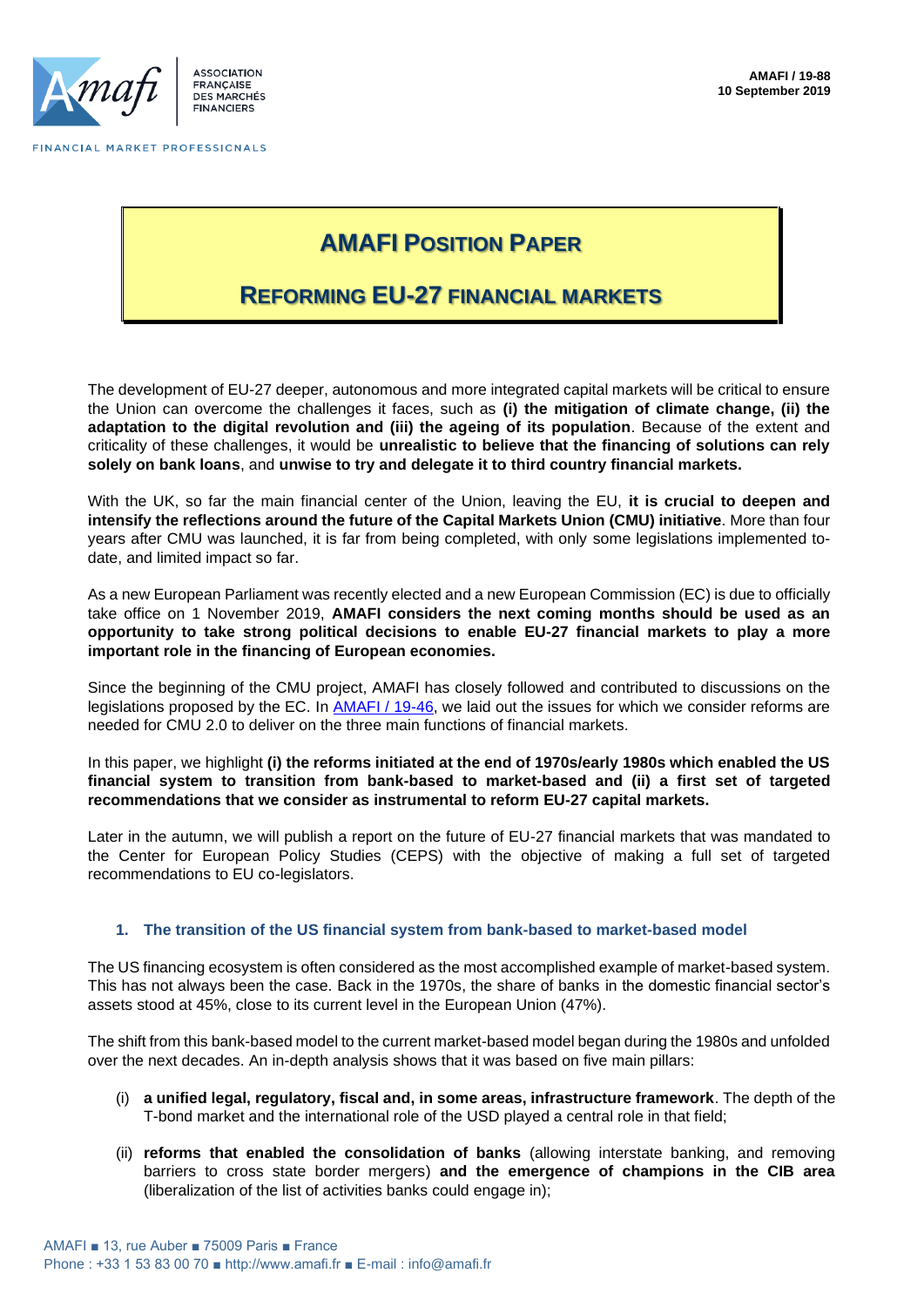

- (iii) **a strong public involvement in selected domains** where private initiative would not be sufficient to ensure success (the Government Sponsored Enterprises in the securitization market, the Small Business Administration to guarantee the access of SMEs to bank loans);
- (iv) **the depth of the securitization market** (55% of the United States GDP at the end of 2018, with a strong concentration on mortgage-based securities, that represent 80% of issuances), **enabling banks to free massive capacity from their balance sheets**;
- (v) **the consistence of the pension funds ecosystem**, a significant contributor to the development of US financial markets, and a provider of long-term financing for companies and projects.

AMAFI is conscious that these factors could not be transposed as such in the EU-27 notably because it is not a federal state. Still, we consider **they are worth taking into account to help frame future EU reforms as the EU-27 financial system is in the same situation as the US one forty years ago.**

#### **2. Proposed recommendations to reform EU-27 financial markets**

At a time where Europe is renewing its leadership, AMAFI considers that with regards to financial markets regulatory reforms, **the only way to move forward is to take ambitious political decisions associated to a long-term vision** which should notably aim at making EU financial market actors stronger for CMU to deliver on its objectives. The proposed reforms will require time before one can beneficiate from concrete results and for some of them would require a step-by-step approach.

While there are obvious correlations between the proposed reforms below and what was implemented in the US, they also result from the work that has been undertaken together with the CEPS in preparation of the report.

**Enabling the securitization market to take-off** – The STS securitisation Regulation is far from producing the expected results. The future regime should require less prudential requirements, consider the creation of similar Government Sponsored Enterprises like in the US and limit divergences in member states bankruptcy laws.

**Completing Banking Union (BU)** – We consider it is essential to finalise the construction of the BU project by solving the home-host issue to enable the cross-border consolidation of EU banking sector. It is critical for the EU to have strong financial market actors which would be in a capacity to not only fulfil EU financial needs but also to compete with international actors.

**Considering a targeted public support in specific areas** – It would imply the necessity of a public risk sharing. Public involvement should be planned on the long-run and geared towards effectiveness from the viewpoint of the financing of the economy, rather than dictated by crisis situations.

**Moving towards a unified and harmonised framework for financial markets across the Union –** This notably means reinforcing the role and powers of pan-European supervisors in the domain of wholesale markets.

**Establishing an ecosystem of pension funds** – Such pension funds would complement pay-as-yougo systems and contribute to ensuring their performance despite the ageing of European societies, while channeling capital to long term and risky projects that require patient investors. While highly dependent on member states fiscal strategy, the creation of pension products with an advantageous tax treatment should be considered.